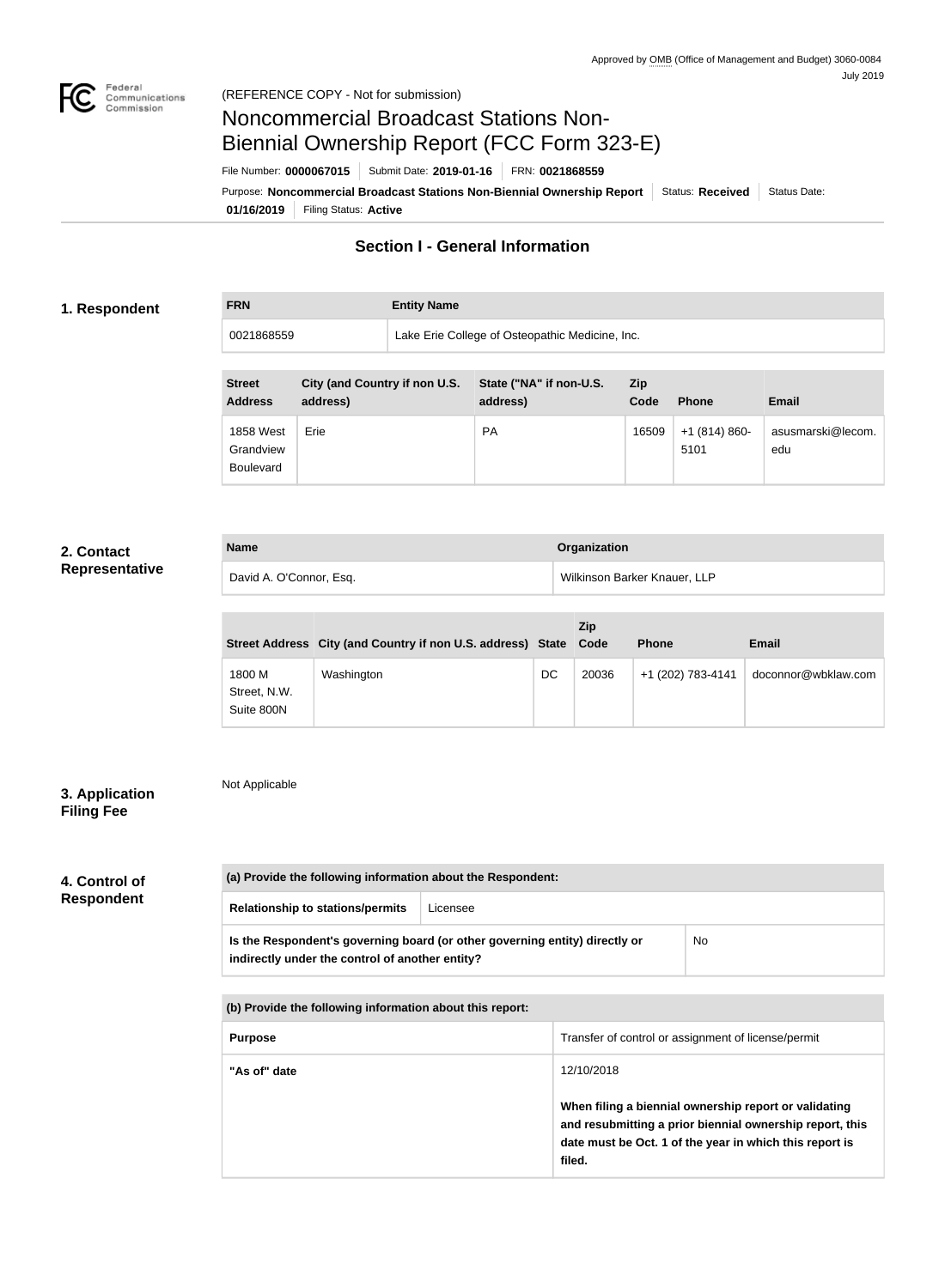**5. Licensee(s) /Permittees(s) and Station(s) /Permit(s)**

**Respondent is filing this report to cover the following Licensee(s)/Permittee(s) and station(s)/permit(s):**

| Licensee/Permittee Name                                        |         |                 |           | <b>FRN</b> |                |
|----------------------------------------------------------------|---------|-----------------|-----------|------------|----------------|
| Lake Erie College of Osteopathic Medicine, Inc.                |         |                 |           | 0021868559 |                |
| Fac. ID No.<br><b>City</b><br><b>Call Sign</b><br><b>State</b> |         |                 |           |            | <b>Service</b> |
| 27663                                                          | WSRQ    | <b>SARASOTA</b> | FL        |            | AM             |
| 41215                                                          | WMCE-FM | ERIE            | <b>PA</b> |            | FM             |

#### **Section II – Non-Biennial Ownership Information**

#### **1. 47 C.F.R. Section 73.3613 Documents**

Licensee/Permittee Respondents should list all contracts and other instruments set forth in 47 C.F.R. Section 73.3613(a) through (c) for the facility or facilities listed on this report. If the agreement is a network affiliation agreement, check the appropriate box. Otherwise, select "Other." Non-Licensee/Permittee Respondents should select "Not Applicable" in response to this question.

| Document Information                            |                                                 |  |  |
|-------------------------------------------------|-------------------------------------------------|--|--|
| Description of contract or instrument           | Bylaws, As Amended                              |  |  |
| Parties to contract or instrument               | Lake Erie College of Osteopathic Medicine, Inc. |  |  |
| Date of execution                               | 03/2017                                         |  |  |
| Date of expiration                              | No expiration date                              |  |  |
| <b>Agreement type</b><br>(check all that apply) | Other<br>Agreement Type: Bylaws, As Amended     |  |  |

| <b>Document Information</b>                     |                                                      |  |  |
|-------------------------------------------------|------------------------------------------------------|--|--|
| Description of contract or instrument           | Management Agreement                                 |  |  |
| Parties to contract or instrument               | Licensee and JAS Management, LLC                     |  |  |
| Date of execution                               | 09/2018                                              |  |  |
| Date of expiration                              | 08/2021                                              |  |  |
| <b>Agreement type</b><br>(check all that apply) | Other<br><b>Agreement Type: Management Agreement</b> |  |  |

#### **2. Ownership Interests**

**(a)** Ownership Interests. This Question requires Respondents to enter detailed information about ownership interests by generating a series of subforms. Answer each question on each subform. The first subform listing should be for the Respondent itself. If the Respondent is not a natural person, also list each of the officers, members of the governing board (or other governing entity), stockholders, and any other persons or entities with a direct attributable interest in the Respondent pursuant to the standards set forth in 47 C.F.R. Section 73.3555. (A "direct" interest is one that is not held through any intervening companies or entities.) List each interest holder with a direct attributable interest in the Respondent separately.

Leave the percentage of total assets (Equity Debt Plus) field blank for an interest holder unless that interest holder has an attributable interest in the Respondent solely on the basis of the Commission's Equity Debt Plus attribution standard, 47 C.F.R. Section 73.3555, Note 2(i).

In the case of vertical or indirect ownership structures, list only those interests in the Respondent that also represent an attributable interest in the Licensee(s) or Permittee(s) for which the report is being submitted.

Entities that are part of an organizational structure that includes holding companies or other forms of indirect ownership must file separate ownership reports. In such a structure do not report, or file a separate report for, any interest holder that does not have an attributable interest in the Licensee(s) or Permittee(s) for which the report is being submitted.

Please see the Instructions for further detail concerning interests that must be reported in response to this question.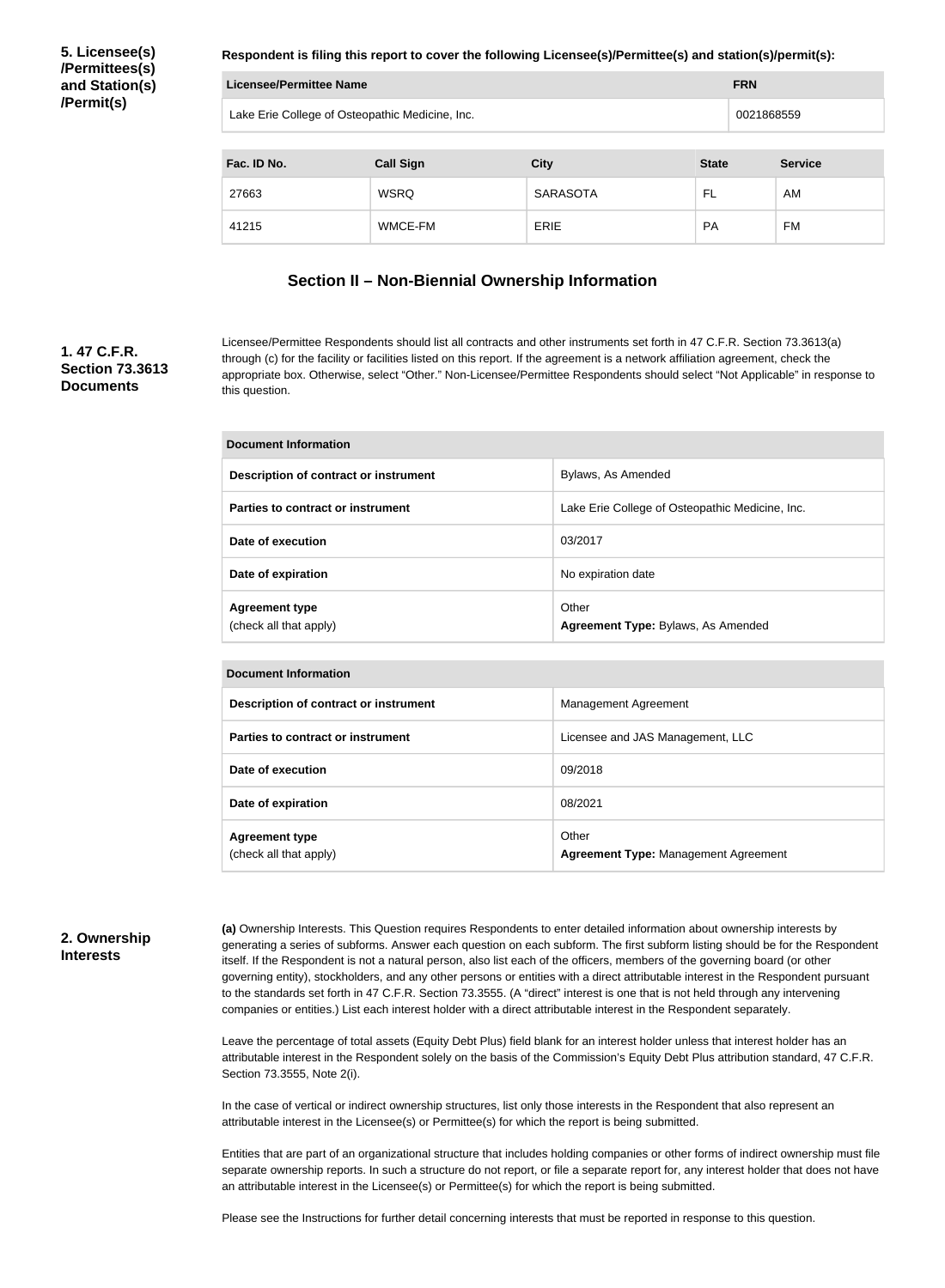The Respondent must provide an FCC Registration Number for each interest holder reported in response to this question. Please see the Instructions for detailed information and guidance concerning this requirement.

| <b>Ownership Information</b>                                                                                                     |                                                 |                               |  |  |
|----------------------------------------------------------------------------------------------------------------------------------|-------------------------------------------------|-------------------------------|--|--|
| <b>FRN</b>                                                                                                                       | 0021868559                                      |                               |  |  |
| <b>Entity Name</b>                                                                                                               | Lake Erie College of Osteopathic Medicine, Inc. |                               |  |  |
| <b>Address</b>                                                                                                                   | PO Box                                          |                               |  |  |
|                                                                                                                                  | <b>Street 1</b>                                 | 1858 West Grandview Boulevard |  |  |
|                                                                                                                                  | <b>Street 2</b>                                 |                               |  |  |
|                                                                                                                                  | <b>City</b>                                     | Erie                          |  |  |
|                                                                                                                                  | State ("NA" if non-U.S.<br>address)             | PA                            |  |  |
|                                                                                                                                  | <b>Zip/Postal Code</b>                          | 16509                         |  |  |
|                                                                                                                                  | Country (if non-U.S.<br>address)                | <b>United States</b>          |  |  |
| <b>Listing Type</b>                                                                                                              | Respondent                                      |                               |  |  |
| <b>Positional Interests</b><br>(check all that apply)                                                                            | Respondent                                      |                               |  |  |
| <b>Interest Percentages</b>                                                                                                      | Voting                                          | 0.0%                          |  |  |
| (enter percentage values<br>from 0.0 to 100.0)                                                                                   | <b>Total assets (Equity Debt</b><br>Plus)       | 0.0%                          |  |  |
| Does interest holder have an attributable interest in one or more broadcast stations<br>No<br>that do not appear on this report? |                                                 |                               |  |  |

| <b>Ownership Information</b>                          |                                                       |                      |  |  |
|-------------------------------------------------------|-------------------------------------------------------|----------------------|--|--|
| <b>FRN</b>                                            | 9990134941                                            |                      |  |  |
| <b>Name</b>                                           | Mary L. Eckert                                        |                      |  |  |
| <b>Address</b>                                        | PO Box                                                |                      |  |  |
|                                                       | <b>Street 1</b>                                       | 5515 Peach Street    |  |  |
|                                                       | <b>Street 2</b>                                       |                      |  |  |
|                                                       | <b>City</b>                                           | Erie                 |  |  |
|                                                       | State ("NA" if non-U.S.<br>address)                   | PA                   |  |  |
|                                                       | <b>Zip/Postal Code</b>                                | 16509                |  |  |
|                                                       | Country (if non-U.S.<br>address)                      | <b>United States</b> |  |  |
| <b>Listing Type</b>                                   | Other Interest Holder                                 |                      |  |  |
| <b>Positional Interests</b><br>(check all that apply) | Member of Governing Board (or other governing entity) |                      |  |  |
| <b>Principal Profession or</b><br><b>Occupation</b>   | Education                                             |                      |  |  |
| <b>By Whom Appointed or</b><br><b>Elected</b>         | <b>Board</b>                                          |                      |  |  |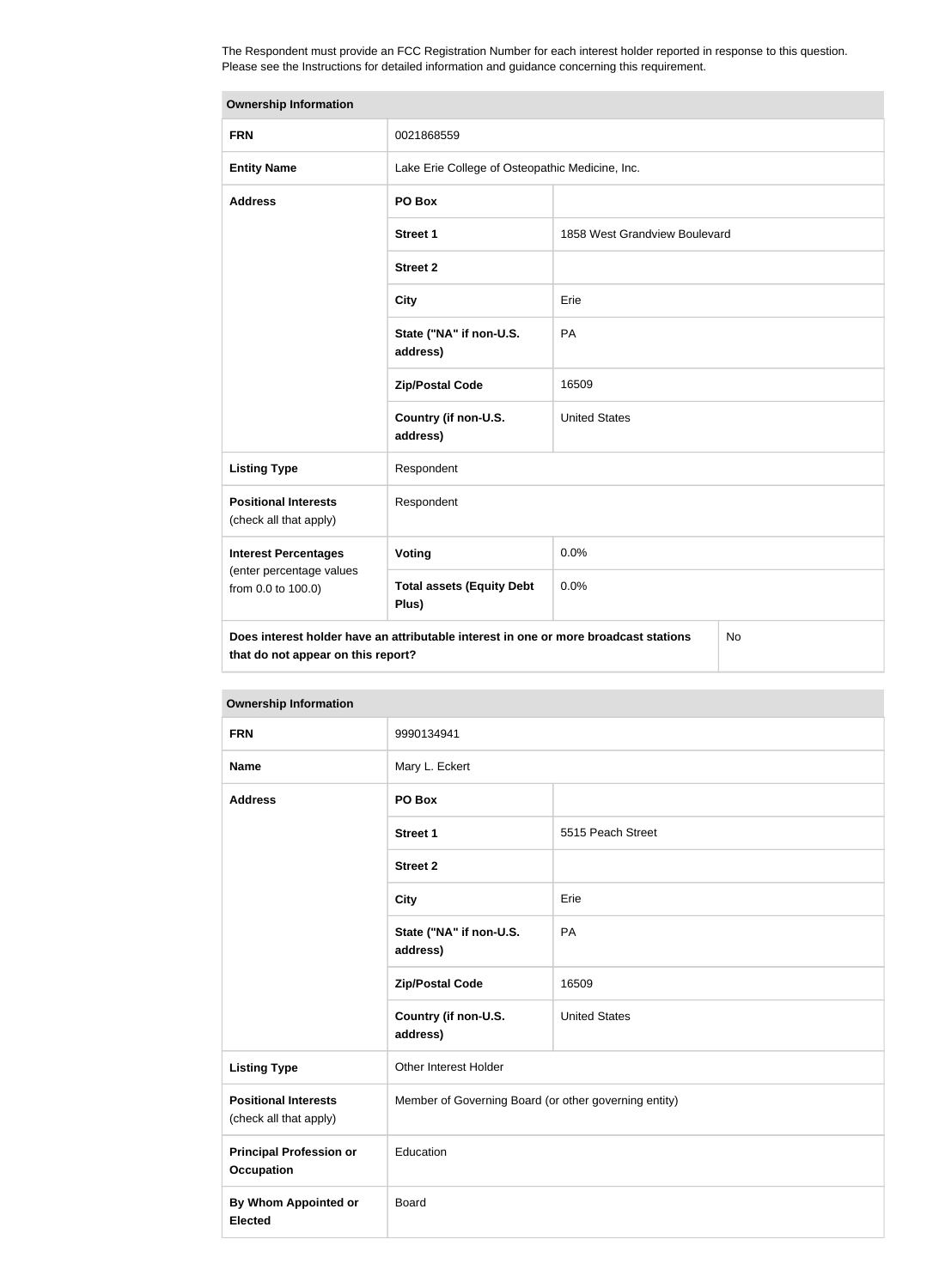| <b>Interest Percentages</b><br>(enter percentage values<br>from 0.0 to 100.0)                                                     | Voting                                    | $7.7\%$ |  |  |
|-----------------------------------------------------------------------------------------------------------------------------------|-------------------------------------------|---------|--|--|
|                                                                                                                                   | <b>Total assets (Equity Debt</b><br>Plus) |         |  |  |
| Does interest holder have an attributable interest in one or more broadcast stations<br>No.<br>that do not appear on this report? |                                           |         |  |  |

| <b>Ownership Information</b>                                                                                                     |                                                       |                         |  |  |
|----------------------------------------------------------------------------------------------------------------------------------|-------------------------------------------------------|-------------------------|--|--|
| <b>FRN</b>                                                                                                                       | 9990134942                                            |                         |  |  |
| <b>Name</b>                                                                                                                      | Michael J. Feinstein                                  |                         |  |  |
| <b>Address</b>                                                                                                                   | PO Box                                                |                         |  |  |
|                                                                                                                                  | <b>Street 1</b>                                       | 1100 Adella Avenue, #26 |  |  |
|                                                                                                                                  | <b>Street 2</b>                                       |                         |  |  |
|                                                                                                                                  | <b>City</b>                                           | Coronado                |  |  |
|                                                                                                                                  | State ("NA" if non-U.S.<br>address)                   | CA                      |  |  |
|                                                                                                                                  | <b>Zip/Postal Code</b>                                | 92118                   |  |  |
|                                                                                                                                  | Country (if non-U.S.<br>address)                      | <b>United States</b>    |  |  |
| <b>Listing Type</b>                                                                                                              | Other Interest Holder                                 |                         |  |  |
| <b>Positional Interests</b><br>(check all that apply)                                                                            | Member of Governing Board (or other governing entity) |                         |  |  |
| <b>Principal Profession or</b><br><b>Occupation</b>                                                                              | Education                                             |                         |  |  |
| By Whom Appointed or<br><b>Elected</b>                                                                                           | <b>Board</b>                                          |                         |  |  |
| <b>Interest Percentages</b>                                                                                                      | Voting                                                | 7.7%                    |  |  |
| (enter percentage values<br>from 0.0 to 100.0)                                                                                   | <b>Total assets (Equity Debt</b><br>Plus)             |                         |  |  |
| Does interest holder have an attributable interest in one or more broadcast stations<br>No<br>that do not appear on this report? |                                                       |                         |  |  |

| <b>Ownership Information</b> |                                     |                               |
|------------------------------|-------------------------------------|-------------------------------|
| <b>FRN</b>                   | 9990134943                          |                               |
| <b>Name</b>                  | John M. Ferretti                    |                               |
| <b>Address</b>               | PO Box                              |                               |
|                              | <b>Street 1</b>                     | 1858 West Grandview Boulevard |
|                              | <b>Street 2</b>                     |                               |
|                              | <b>City</b>                         | Erie                          |
|                              | State ("NA" if non-U.S.<br>address) | PA                            |
|                              | <b>Zip/Postal Code</b>              | 16509                         |
|                              |                                     |                               |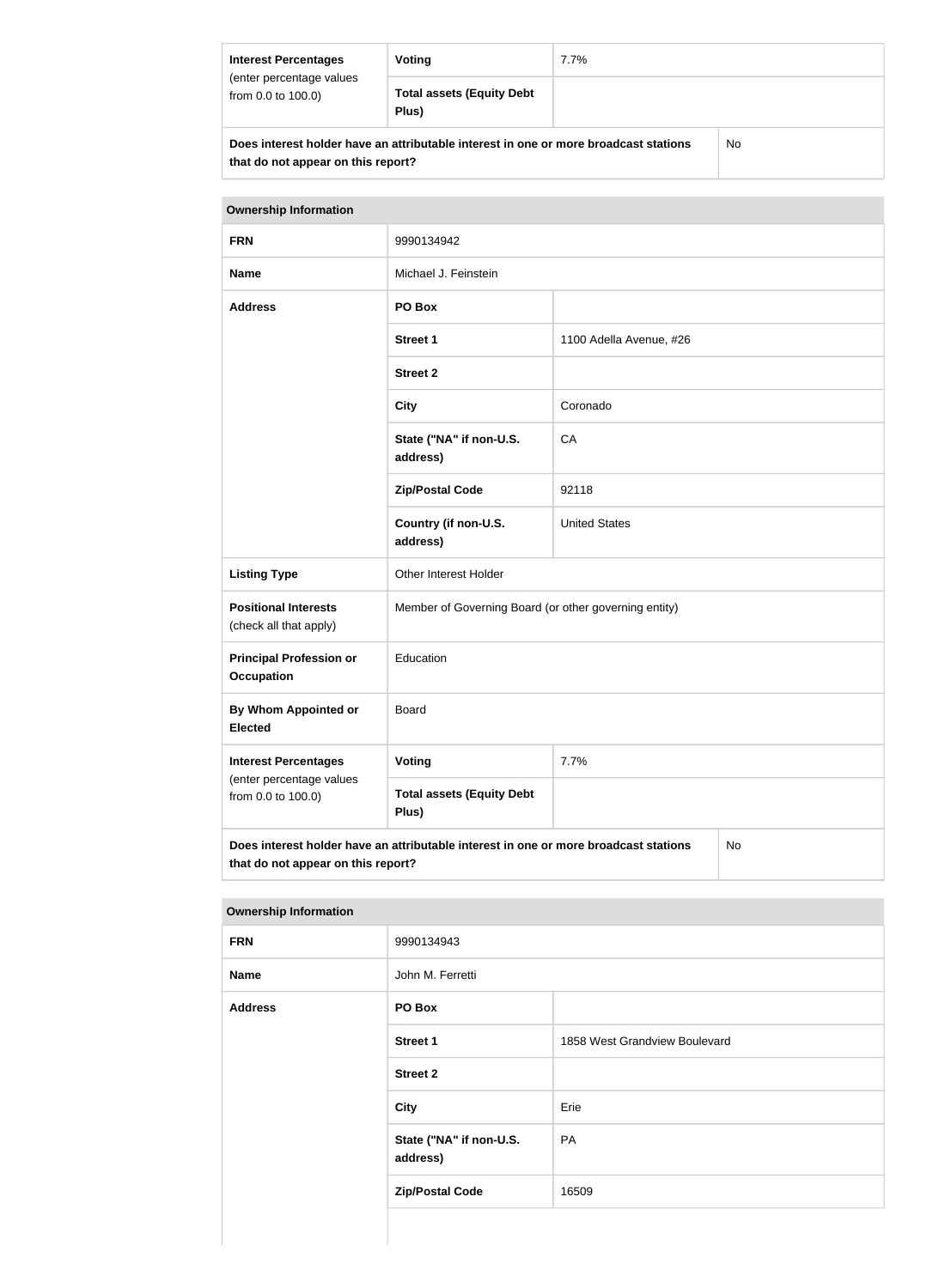|                                                       | Country (if non-U.S.<br>address)                                                     | <b>United States</b> |           |  |
|-------------------------------------------------------|--------------------------------------------------------------------------------------|----------------------|-----------|--|
| <b>Listing Type</b>                                   | Other Interest Holder                                                                |                      |           |  |
| <b>Positional Interests</b><br>(check all that apply) | Officer, Member of Governing Board (or other governing entity)                       |                      |           |  |
| <b>Principal Profession or</b><br><b>Occupation</b>   | Education                                                                            |                      |           |  |
| By Whom Appointed or<br><b>Elected</b>                | Board                                                                                |                      |           |  |
| <b>Interest Percentages</b>                           | Voting                                                                               | 7.7%                 |           |  |
| (enter percentage values<br>from 0.0 to 100.0)        | <b>Total assets (Equity Debt</b><br>Plus)                                            |                      |           |  |
| that do not appear on this report?                    | Does interest holder have an attributable interest in one or more broadcast stations |                      | <b>No</b> |  |

| <b>Ownership Information</b>                                                                                                     |                                                                |                               |  |
|----------------------------------------------------------------------------------------------------------------------------------|----------------------------------------------------------------|-------------------------------|--|
| <b>FRN</b>                                                                                                                       | 9990134944                                                     |                               |  |
| <b>Name</b>                                                                                                                      | Silvia M. Ferretti                                             |                               |  |
| <b>Address</b>                                                                                                                   | PO Box                                                         |                               |  |
|                                                                                                                                  | <b>Street 1</b>                                                | 1858 West Grandview Boulevard |  |
|                                                                                                                                  | <b>Street 2</b>                                                |                               |  |
|                                                                                                                                  | <b>City</b>                                                    | Erie                          |  |
|                                                                                                                                  | State ("NA" if non-U.S.<br>address)                            | PA                            |  |
|                                                                                                                                  | <b>Zip/Postal Code</b>                                         | 16509                         |  |
|                                                                                                                                  | Country (if non-U.S.<br>address)                               | <b>United States</b>          |  |
| <b>Listing Type</b>                                                                                                              | Other Interest Holder                                          |                               |  |
| <b>Positional Interests</b><br>(check all that apply)                                                                            | Officer, Member of Governing Board (or other governing entity) |                               |  |
| <b>Principal Profession or</b><br><b>Occupation</b>                                                                              | Education                                                      |                               |  |
| By Whom Appointed or<br><b>Elected</b>                                                                                           | Board                                                          |                               |  |
| <b>Interest Percentages</b><br>(enter percentage values<br>from 0.0 to 100.0)                                                    | Voting                                                         | 7.7%                          |  |
|                                                                                                                                  | <b>Total assets (Equity Debt</b><br>Plus)                      |                               |  |
| Does interest holder have an attributable interest in one or more broadcast stations<br>No<br>that do not appear on this report? |                                                                |                               |  |

**Ownership Information FRN** 9990134945 **Name** Suzanne K. Kelley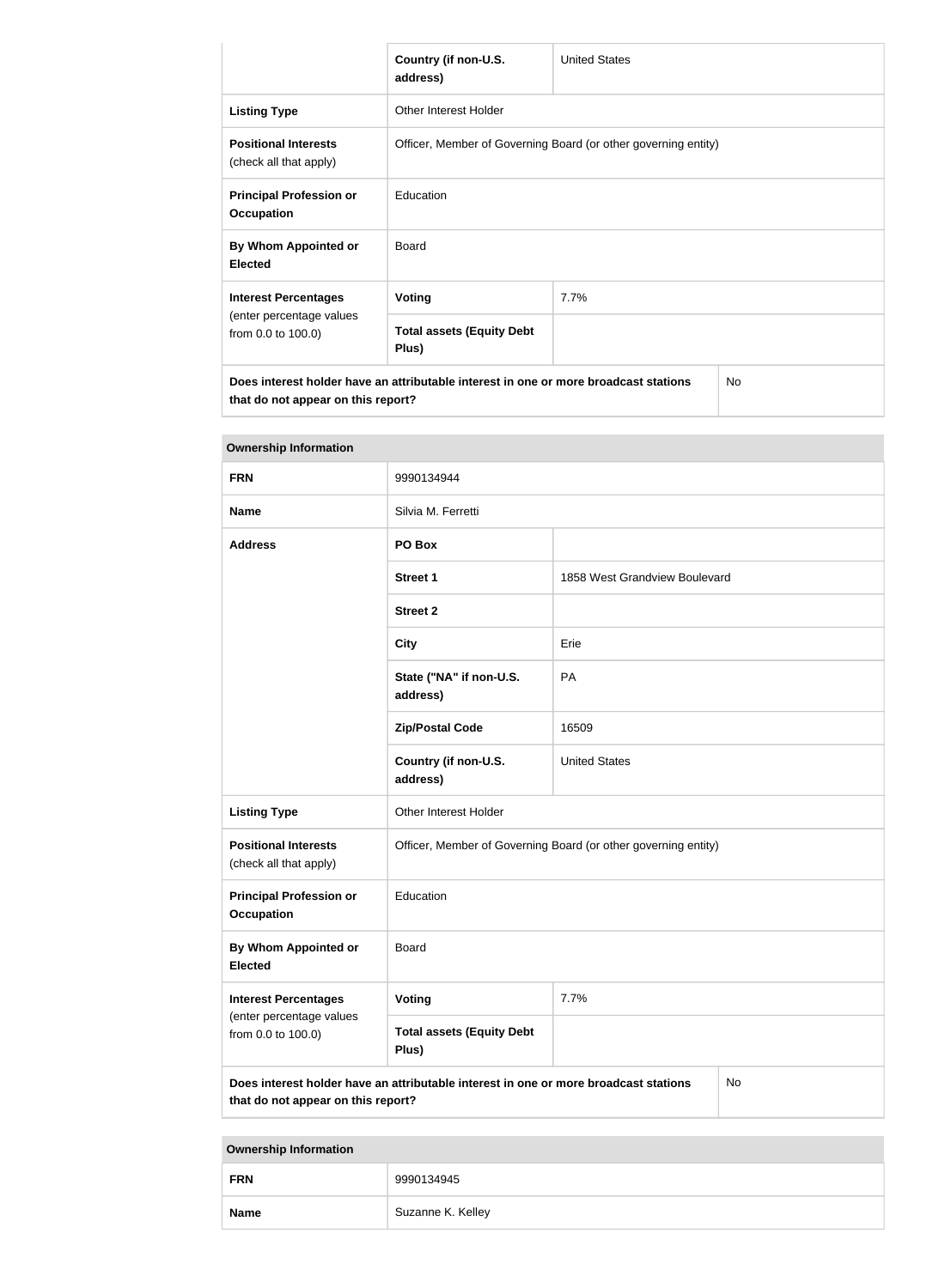| <b>Address</b>                                                                                                                          | PO Box                                                |                      |  |
|-----------------------------------------------------------------------------------------------------------------------------------------|-------------------------------------------------------|----------------------|--|
|                                                                                                                                         | Street 1                                              | 4295 Mayrland Court  |  |
|                                                                                                                                         | <b>Street 2</b>                                       |                      |  |
|                                                                                                                                         | <b>City</b>                                           | Harrisburg           |  |
|                                                                                                                                         | State ("NA" if non-U.S.<br>address)                   | PA                   |  |
|                                                                                                                                         | <b>Zip/Postal Code</b>                                | 17112                |  |
|                                                                                                                                         | Country (if non-U.S.<br>address)                      | <b>United States</b> |  |
| <b>Listing Type</b>                                                                                                                     | Other Interest Holder                                 |                      |  |
| <b>Positional Interests</b><br>(check all that apply)                                                                                   | Member of Governing Board (or other governing entity) |                      |  |
| <b>Principal Profession or</b><br><b>Occupation</b>                                                                                     | Education                                             |                      |  |
| <b>By Whom Appointed or</b><br><b>Elected</b>                                                                                           | <b>Board</b>                                          |                      |  |
| <b>Interest Percentages</b><br>(enter percentage values<br>from 0.0 to 100.0)                                                           | <b>Voting</b>                                         | 7.7%                 |  |
|                                                                                                                                         | <b>Total assets (Equity Debt</b><br>Plus)             |                      |  |
| Does interest holder have an attributable interest in one or more broadcast stations<br><b>No</b><br>that do not appear on this report? |                                                       |                      |  |

| <b>UWIIGI SHIP IHIUHIIIGUUH</b>                         |                                                       |                      |  |
|---------------------------------------------------------|-------------------------------------------------------|----------------------|--|
| <b>FRN</b>                                              | 9990134946                                            |                      |  |
| <b>Name</b>                                             | John M. Magenau, III                                  |                      |  |
| <b>Address</b>                                          | PO Box                                                |                      |  |
|                                                         | <b>Street 1</b>                                       | 7775 Admiral Drive   |  |
|                                                         | <b>Street 2</b>                                       |                      |  |
|                                                         | <b>City</b>                                           | Fairview             |  |
|                                                         | State ("NA" if non-U.S.<br>address)                   | PA                   |  |
|                                                         | <b>Zip/Postal Code</b>                                | 16415                |  |
|                                                         | Country (if non-U.S.<br>address)                      | <b>United States</b> |  |
| <b>Listing Type</b>                                     | Other Interest Holder                                 |                      |  |
| <b>Positional Interests</b><br>(check all that apply)   | Member of Governing Board (or other governing entity) |                      |  |
| <b>Principal Profession or</b><br><b>Occupation</b>     | Education                                             |                      |  |
| <b>By Whom Appointed or</b><br><b>Elected</b>           | <b>Board</b>                                          |                      |  |
| <b>Interest Percentages</b><br>(enter percentage values | <b>Voting</b><br>7.7%                                 |                      |  |

## **Ownership Information**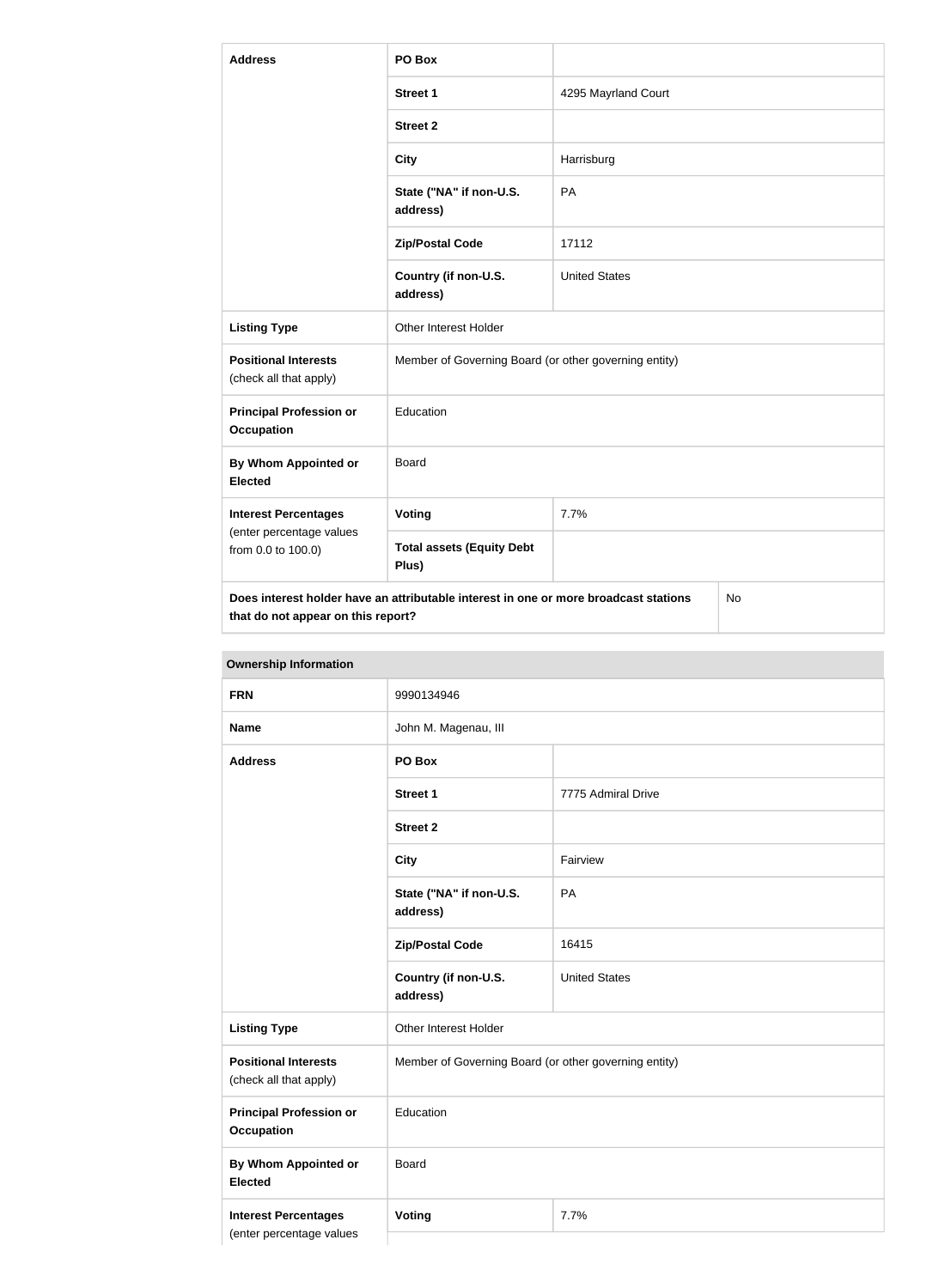#### **Total assets (Equity Debt Plus)**

**Does interest holder have an attributable interest in one or more broadcast stations that do not appear on this report?**

No

| <b>Ownership Information</b>                          |                                                                                      |                                        |  |
|-------------------------------------------------------|--------------------------------------------------------------------------------------|----------------------------------------|--|
| <b>FRN</b>                                            | 9990134947                                                                           |                                        |  |
| <b>Name</b>                                           | Joan L. Moore                                                                        |                                        |  |
| <b>Address</b>                                        | PO Box                                                                               |                                        |  |
|                                                       | <b>Street 1</b>                                                                      | Route 1, PO Box 97, Anthony Creek Road |  |
|                                                       | <b>Street 2</b>                                                                      |                                        |  |
|                                                       | <b>City</b>                                                                          | Frankford                              |  |
|                                                       | State ("NA" if non-U.S.<br>address)                                                  | WV                                     |  |
|                                                       | <b>Zip/Postal Code</b>                                                               | 24938                                  |  |
|                                                       | Country (if non-U.S.<br>address)                                                     | <b>United States</b>                   |  |
| <b>Listing Type</b>                                   | Other Interest Holder                                                                |                                        |  |
| <b>Positional Interests</b><br>(check all that apply) | Member of Governing Board (or other governing entity)                                |                                        |  |
| <b>Principal Profession or</b><br><b>Occupation</b>   | Education                                                                            |                                        |  |
| By Whom Appointed or<br><b>Elected</b>                | <b>Board</b>                                                                         |                                        |  |
| <b>Interest Percentages</b>                           | Voting                                                                               | 7.7%                                   |  |
| (enter percentage values<br>from 0.0 to 100.0)        | <b>Total assets (Equity Debt</b><br>Plus)                                            |                                        |  |
| that do not appear on this report?                    | Does interest holder have an attributable interest in one or more broadcast stations | No                                     |  |

**Ownership Information FRN** 9990134948 **Name** Marlene D. Mosco **Address PO Box Street 1** 3806 Beech Avenue **Street 2 City** Erie **State ("NA" if non-U.S. address)** PA **Zip/Postal Code** 16508 **Country (if non-U.S. address)** United States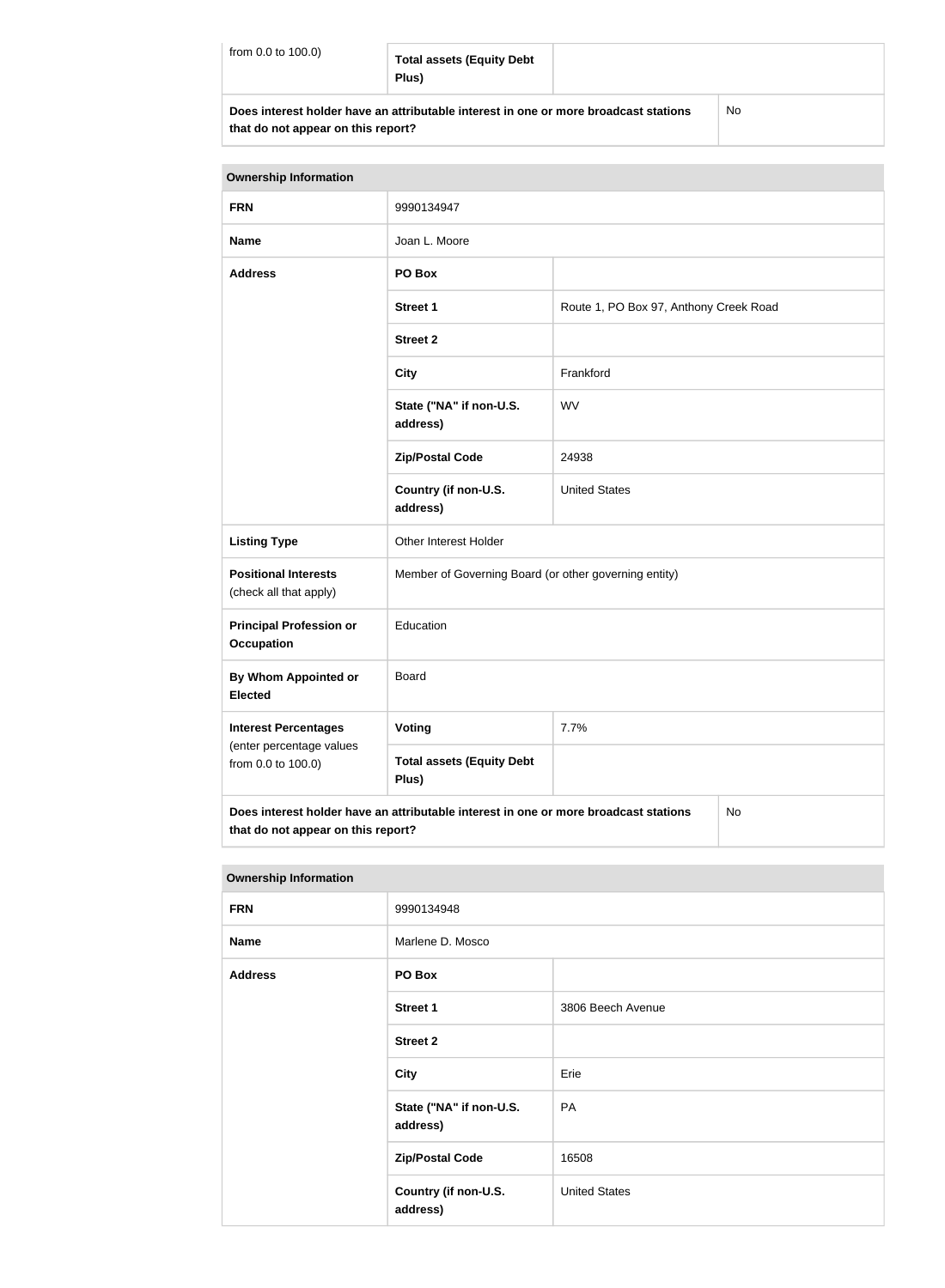| <b>Listing Type</b>                                                                                                               | Other Interest Holder                                 |      |  |
|-----------------------------------------------------------------------------------------------------------------------------------|-------------------------------------------------------|------|--|
| <b>Positional Interests</b><br>(check all that apply)                                                                             | Member of Governing Board (or other governing entity) |      |  |
| <b>Principal Profession or</b><br><b>Occupation</b>                                                                               | Education                                             |      |  |
| By Whom Appointed or<br><b>Elected</b>                                                                                            | <b>Board</b>                                          |      |  |
| <b>Interest Percentages</b><br>(enter percentage values<br>from 0.0 to 100.0)                                                     | Voting                                                | 7.7% |  |
|                                                                                                                                   | <b>Total assets (Equity Debt</b><br>Plus)             |      |  |
| Does interest holder have an attributable interest in one or more broadcast stations<br>No.<br>that do not appear on this report? |                                                       |      |  |

| <b>Ownership Information</b>                                                  |                                                                                      |                      |    |
|-------------------------------------------------------------------------------|--------------------------------------------------------------------------------------|----------------------|----|
| <b>FRN</b>                                                                    | 9990134949                                                                           |                      |    |
| <b>Name</b>                                                                   | Richard P. Olinger                                                                   |                      |    |
| <b>Address</b>                                                                | PO Box                                                                               |                      |    |
|                                                                               | <b>Street 1</b>                                                                      | 5515 Peach Street    |    |
|                                                                               | <b>Street 2</b>                                                                      |                      |    |
|                                                                               | <b>City</b>                                                                          | Erie                 |    |
|                                                                               | State ("NA" if non-U.S.<br>address)                                                  | PA                   |    |
|                                                                               | <b>Zip/Postal Code</b>                                                               | 16509                |    |
|                                                                               | Country (if non-U.S.<br>address)                                                     | <b>United States</b> |    |
| <b>Listing Type</b>                                                           | Other Interest Holder                                                                |                      |    |
| <b>Positional Interests</b><br>(check all that apply)                         | Officer, Member of Governing Board (or other governing entity)                       |                      |    |
| <b>Principal Profession or</b><br><b>Occupation</b>                           | Education                                                                            |                      |    |
| <b>By Whom Appointed or</b><br><b>Elected</b>                                 | <b>Board</b>                                                                         |                      |    |
| <b>Interest Percentages</b><br>(enter percentage values<br>from 0.0 to 100.0) | Voting                                                                               | 7.7%                 |    |
|                                                                               | <b>Total assets (Equity Debt</b><br>Plus)                                            |                      |    |
| that do not appear on this report?                                            | Does interest holder have an attributable interest in one or more broadcast stations |                      | No |

| <b>Ownership Information</b> |                 |      |
|------------------------------|-----------------|------|
| <b>FRN</b>                   | 9990134950      |      |
| <b>Name</b>                  | Nancy Peaden    |      |
| <b>Address</b>               | PO Box          | 1239 |
|                              | <b>Street 1</b> |      |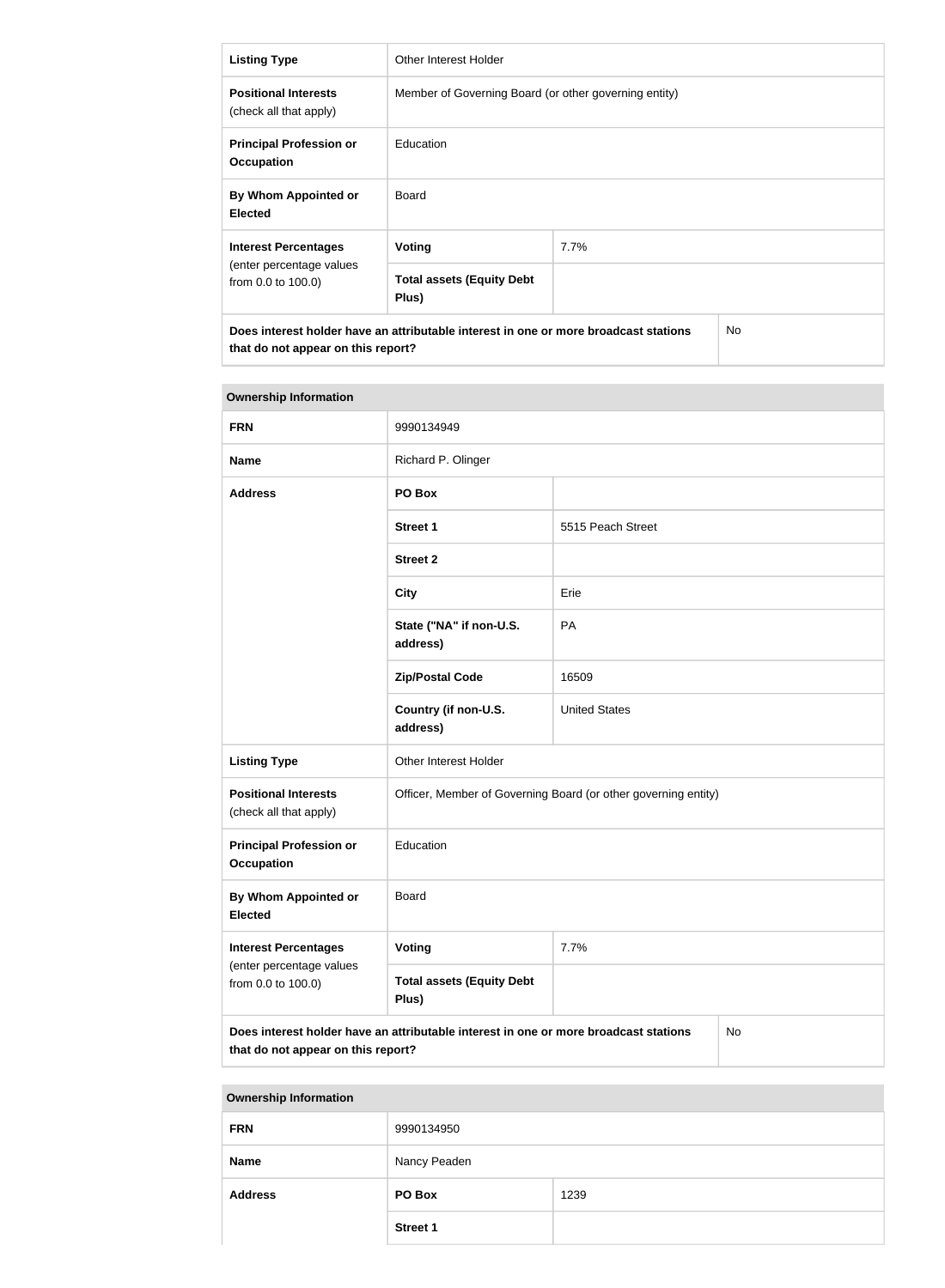|                                                                                                   | <b>Street 2</b>                                       |                      |  |
|---------------------------------------------------------------------------------------------------|-------------------------------------------------------|----------------------|--|
|                                                                                                   | <b>City</b>                                           | Crestview            |  |
|                                                                                                   | State ("NA" if non-U.S.<br>address)                   | <b>FL</b>            |  |
|                                                                                                   | <b>Zip/Postal Code</b>                                | 32536                |  |
|                                                                                                   | Country (if non-U.S.<br>address)                      | <b>United States</b> |  |
| <b>Listing Type</b>                                                                               | Other Interest Holder                                 |                      |  |
| <b>Positional Interests</b><br>(check all that apply)                                             | Member of Governing Board (or other governing entity) |                      |  |
| <b>Principal Profession or</b><br><b>Occupation</b>                                               | Education                                             |                      |  |
| <b>By Whom Appointed or</b><br><b>Elected</b>                                                     | Board                                                 |                      |  |
| <b>Interest Percentages</b><br>(enter percentage values<br>from 0.0 to 100.0)                     | Voting                                                | 7.7%                 |  |
|                                                                                                   | <b>Total assets (Equity Debt</b><br>Plus)             |                      |  |
| Does interest holder have an attributable interest in one or more broadcast stations<br><b>No</b> |                                                       |                      |  |

**that do not appear on this report?**

| <b>Ownership Information</b>                                                  |                                                       |                      |  |
|-------------------------------------------------------------------------------|-------------------------------------------------------|----------------------|--|
| <b>FRN</b>                                                                    | 9990134951                                            |                      |  |
| <b>Name</b>                                                                   | Dennis Styn                                           |                      |  |
| <b>Address</b>                                                                | PO Box                                                |                      |  |
|                                                                               | <b>Street 1</b>                                       | One Lecom Place      |  |
|                                                                               | <b>Street 2</b>                                       |                      |  |
|                                                                               | <b>City</b>                                           | Erie                 |  |
|                                                                               | State ("NA" if non-U.S.<br>address)                   | PA                   |  |
|                                                                               | <b>Zip/Postal Code</b>                                | 16505                |  |
|                                                                               | Country (if non-U.S.<br>address)                      | <b>United States</b> |  |
| <b>Listing Type</b>                                                           | Other Interest Holder                                 |                      |  |
| <b>Positional Interests</b><br>(check all that apply)                         | Member of Governing Board (or other governing entity) |                      |  |
| <b>Principal Profession or</b><br><b>Occupation</b>                           | Education                                             |                      |  |
| <b>By Whom Appointed or</b><br><b>Elected</b>                                 | Board                                                 |                      |  |
| <b>Interest Percentages</b><br>(enter percentage values<br>from 0.0 to 100.0) | <b>Voting</b>                                         | 7.7%                 |  |
|                                                                               | <b>Total assets (Equity Debt</b><br>Plus)             |                      |  |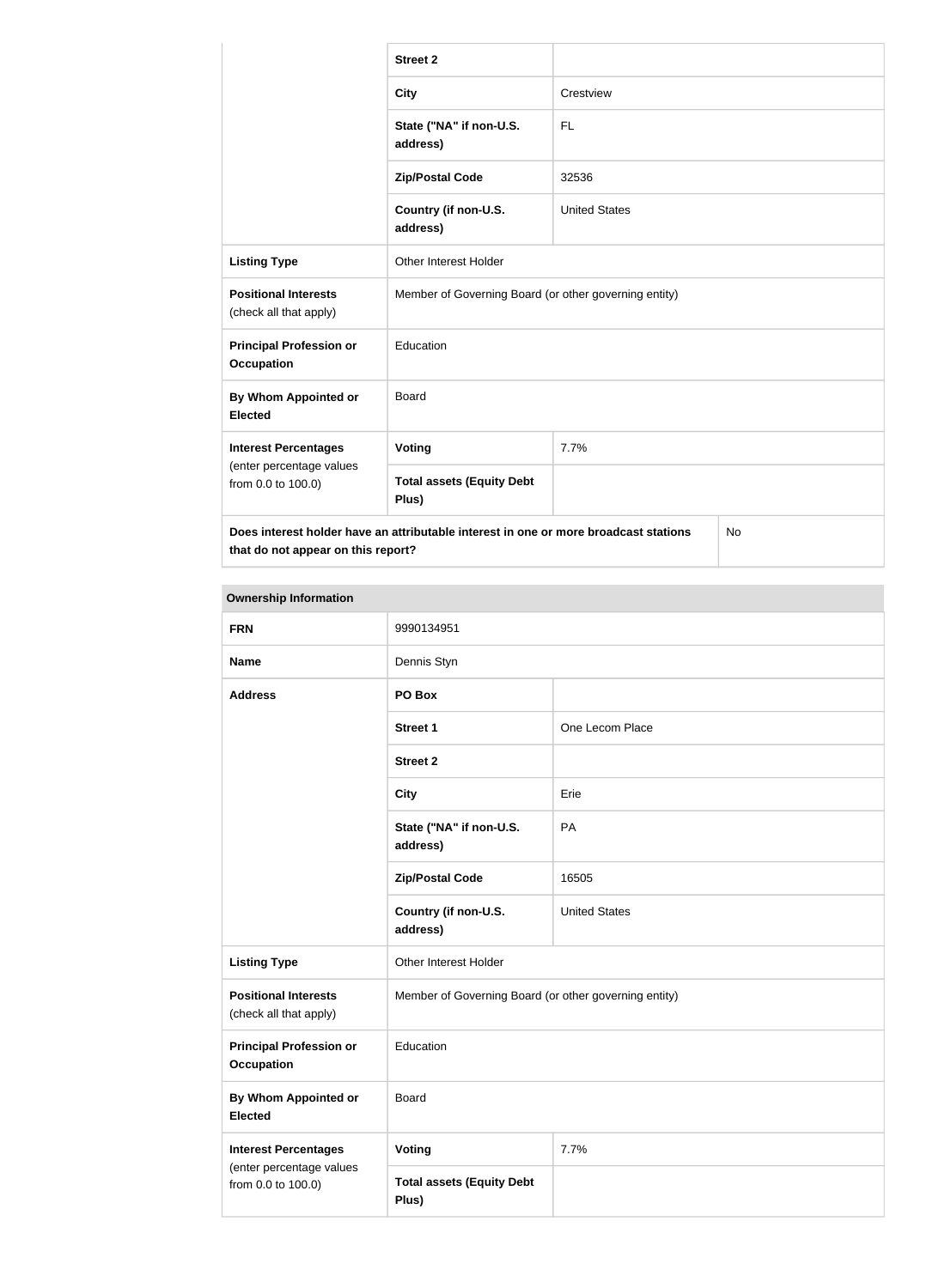**Does interest holder have an attributable interest in one or more broadcast stations that do not appear on this report?**

No

| <b>Ownership Information</b>                                                                                                     |                                                       |                      |  |  |
|----------------------------------------------------------------------------------------------------------------------------------|-------------------------------------------------------|----------------------|--|--|
| <b>FRN</b>                                                                                                                       | 9990134952                                            |                      |  |  |
| <b>Name</b>                                                                                                                      | Michael Visnosky                                      |                      |  |  |
| <b>Address</b>                                                                                                                   | PO Box                                                |                      |  |  |
|                                                                                                                                  | <b>Street 1</b>                                       | One Lecom Place      |  |  |
|                                                                                                                                  | <b>Street 2</b>                                       |                      |  |  |
|                                                                                                                                  | <b>City</b>                                           | Erie                 |  |  |
|                                                                                                                                  | State ("NA" if non-U.S.<br>address)                   | PA                   |  |  |
|                                                                                                                                  | <b>Zip/Postal Code</b>                                | 16505                |  |  |
|                                                                                                                                  | Country (if non-U.S.<br>address)                      | <b>United States</b> |  |  |
| <b>Listing Type</b>                                                                                                              | Other Interest Holder                                 |                      |  |  |
| <b>Positional Interests</b><br>(check all that apply)                                                                            | Member of Governing Board (or other governing entity) |                      |  |  |
| <b>Principal Profession or</b><br><b>Occupation</b>                                                                              | Education                                             |                      |  |  |
| <b>By Whom Appointed or</b><br><b>Elected</b>                                                                                    | <b>Board</b>                                          |                      |  |  |
| <b>Interest Percentages</b><br>(enter percentage values<br>from 0.0 to 100.0)                                                    | <b>Voting</b>                                         | 7.7%                 |  |  |
|                                                                                                                                  | <b>Total assets (Equity Debt</b><br>Plus)             |                      |  |  |
| Does interest holder have an attributable interest in one or more broadcast stations<br>No<br>that do not appear on this report? |                                                       |                      |  |  |

| <b>Ownership Information</b> |                                     |                      |  |
|------------------------------|-------------------------------------|----------------------|--|
| <b>FRN</b>                   | 9990134953                          |                      |  |
| <b>Name</b>                  | Thomas J. Wedzik                    |                      |  |
| <b>Address</b>               | PO Box                              |                      |  |
|                              | <b>Street 1</b>                     | 108 Del Sol Avenue   |  |
|                              | <b>Street 2</b>                     |                      |  |
|                              | City                                | Davenport            |  |
|                              | State ("NA" if non-U.S.<br>address) | <b>FL</b>            |  |
|                              | <b>Zip/Postal Code</b>              | 33837                |  |
|                              | Country (if non-U.S.<br>address)    | <b>United States</b> |  |
| <b>Listing Type</b>          | Other Interest Holder               |                      |  |